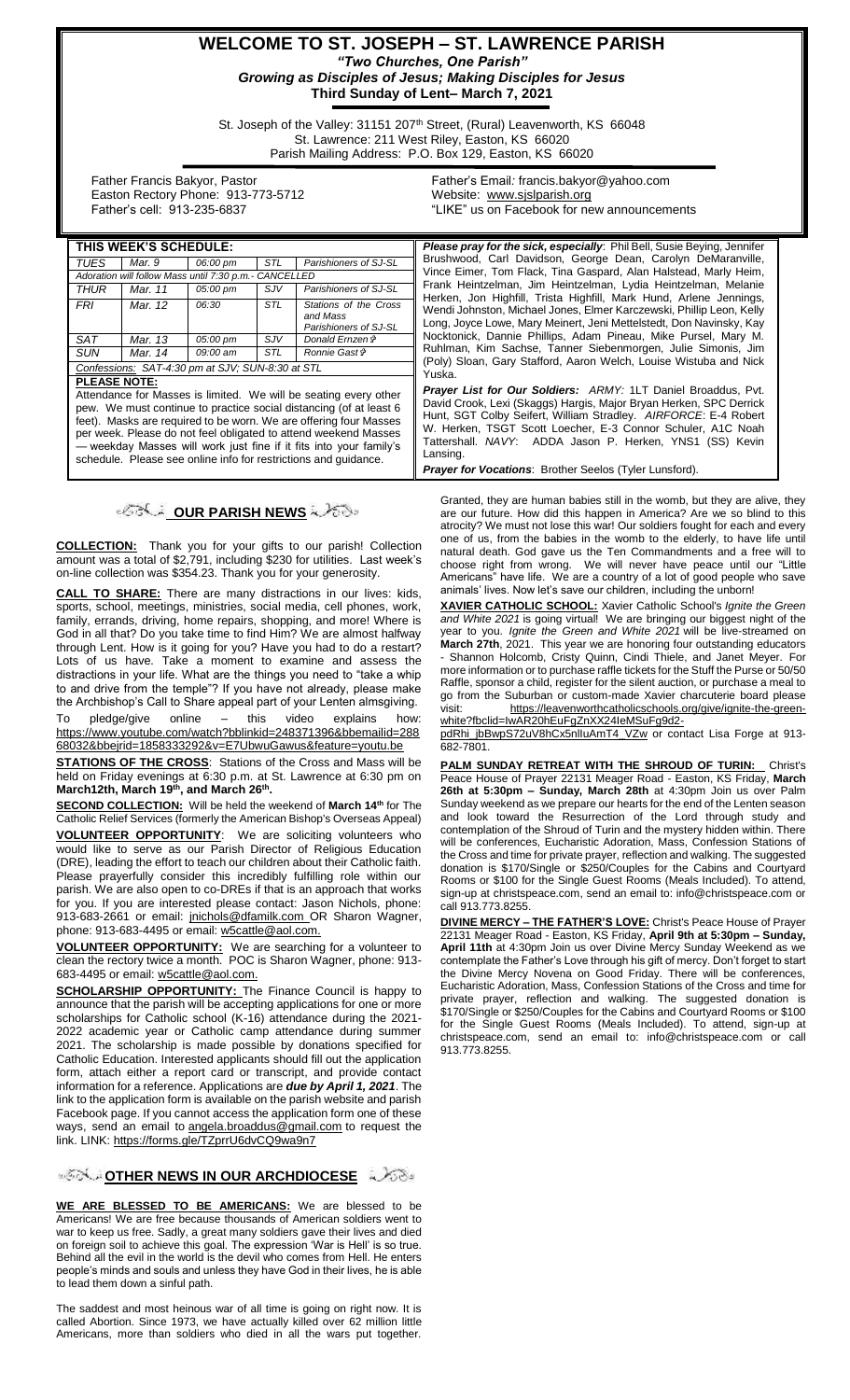**WELCOME TO ST. JOSEPH – ST. LAWRENCE PARISH** *"Two Churches, One Parish"* **Growing as Disciples of Jesus; Making Disciples for Jesus March 7, 2021**

#### **PAGE 2 – bulletin (FOR POSTING ON THE CHURCH INTERNET SITE)**

**CHRIST'S PEACE HOUSE OF PRAYER** has adjusted many of the ways we operate in order to create a safe environment for our retreatants. The layout of our facility naturally lends itself to social distancing with separate guest cabins and rooms each with private entrances and self-contained kitchen and shower areas. We have altered many of our operating procedures including how we clean, serve food and interact in the public spaces together so as to eliminate the spread of the virus. The transform CDC pandemic guidelines are carefully followed. We want our guests to be safe and know that they can trust the steps we have taken to make that possible. It is a privilege to serve each of you in these challenging times. Schedule a time for a personal retreat, organize a group retreat or join one of our monthly preached retreats. Send an email to: info@christspeace.com or call 913.773.8255 to schedule a retreat. Visit us at christspeace.com.

**2021 RETREAT SCHEDULE FOR CHRIST'S PEACE:**

March 26-28: Palm Sunday with the Shroud of Turin

April 9-11: Divine Mercy - The Father's Love May 15: St. Isidore Mass - Blessing of Seeds and Soil May 21-23: Freedom in the Spirit June 25-27: St. Joseph – With a Father's Heart July 9-11: Theology of the Body w/ Fr. Thomas Loya August 13-15: Consecration to Mary September 17-19: Living in the Present Moment October 15-17: Discovering the Wisdom of Saint Pope JPII November 19-21: Unlocking Difficult Scripture December 3-5: Advent Silent Retreat January 7-9: New Year Spiritual Reflection and Planning

**LENTEN RETREAT** – We invite you to schedule a Lenten Retreat to "renew your faith, draw from the living waters of hope, and receive with open hearts the love of God." Christ's Peace House of Prayer is an Archdiocesan retreat center located on 120 acres of rolling pastures and timberland about 14 miles west of Leavenworth and one hour from Kansas City, Topeka and Lawrence. We have eight cabins in our wooded area, three courtyard rooms and six guest rooms in the retreat center to welcome guests. Contact us to schedule Private, Guided, Group or Sabbatical Retreats. 913-773-8255 or info@christspeace.com Cabin/Courtyard: \$85/night or Guest Room/Hermitage: \$50/night. See our website for additional pricing guidelines and information - [www.christspeace.com](http://www.christspeace.com/)

**ARCHBISHOP NAUMANN LENTEN REFLECTIONS:** Join Archbishop Naumann in reading and reflecting on the Sunday Gospels through Lent! Each audio/podcast segment includes the Gospel reading, Archbishop's reflection and a personal witness of faith from a lay person in the Archdiocese -- all in less than 30 minutes. A guide for individual reflection and group discussion each week is also available. Each Monday of Lent, the upcoming Sunday reflection/guide will be posted on the Enflame website at: http://archkcks.org/ (scroll down). You can also access past Sunday (and Ash Wednesday) reflections/guides on the website.

**ENFLAME OUR HOMES**: *March's theme* is Joyful families REST. Sometimes we think that Lent is about what we DO, about the prayer, the fasting and the almsgiving. Of course, these things are important, but it's also the perfect time to step back and REST-- in God's love, and in the love of our families. Find and download all this month's resources at: archkcks.org/rest

**NOVENA:** All are invited to join the St. Joseph Adoption Novena **March 10-18** as we pray for all those who travel upon the path of adoption. Visit usccb.org/adoption-novena.

**MY PEACE I GIVE YOU WOMEN'S CONFERENCE:** On **March 12-14**, join Chloe Langr, Lisa Brenninkmeyer, Sister Miriam James Heidland, and many more at the annual National Catholic Women's Conference which will take place virtually. This year the Conference will help women to enter into Christ's words, "Peace I give to you." You will have the opportunity to "learn how prayer enhances your vocations, experience how God multiplies our time and energy when we make prayer a priority, and meet women just like you." You can register for free, or purchase a premium pass. The free pass gives access to the conference recorded presentations from 12 pm ET on March 12 through midnight ET on March 14, 2021 (Friday through Sunday). Premium Pass holders have access throughout 2021. To get more<br>information and to register, please visit information and to register, please visit <https://go.virtualcatholicconference.com/NCWC2021>

**PROJECT RACHEL RETREAT**: Need healing after an abortion? We offer Compassionate, Confidential and Free services. Our next Saturday retreat is on **March 13th** from 8:30am - 5:00pm, in KC, MO. Lunch and snacks provided. Please contact Ann Marie Alvey @ 913-621-2199 for further details.

**RETREAT WITH THE HEART OF ST. JOSEPH** Come and retreat with the heart of St. Joseph. On Saturday, **March 20th**, you are invited to encounter the overflowing love of the Father's heart as you reflect on the life of Saint Joseph. Take a day to step away from your pandemic routine, pressures, and worries. Take a day to enter into the Year of St. Joseph. Prairie Star Ranch is offering a one-day guided retreat entitled Cor: Retreat with the heart of St. Joseph. With options for both in-person retreatants as well as live-stream participation, we hope all can take advantage of this special event. The retreat includes a vigil Mass, powerful and dynamic meditations offered by the Holy Family School of Faith, lunch, and perhaps most importantly, time for greater prayer. To find our more, register, and review our COVID-19 precautions, visit our website at archkck.org/ranch

**JUNIOR HIGH YOUTH RALLY:** The Jr. High Rally will be held Sun **March 21st** at the KofC Hall in Seneca, KS. The rally will run from 9:30- 3:15pm each day. PSR will feature Mikey Needleman Band, Mike Debus & Dcn Jody Madden as our keynote speaker. Mass will be with Archbishop Naumann. March 21st will feature Mikey Needleman, Mike Debus and Dcn Jody Madden as our keynote speaker and Mass with Fr Zarse. For more information click here JHR Due to COVID restrictions PSR will be limited to 180 and KofC Hall 275.

**BLESSING FOR EXPECTANT PARENTS AT ANNUNCIATION VIGIL MASS** with Archbishop Naumann Expectant parents are invited to receive a special blessing for their unborn children in celebration of the Solemnity of the Annunciation. This solemnity commemorates the visit of the angel Gabriel to the Virgin Mary to inform her that she was to be the mother of our Savior. It calls us to reflect on the blessing of new life and how we are to care for, protect, and welcome new life, as the Blessed Mother did for the Christ child. All are invited! Solemnity of the Annunciation Vigil Mass with Archbishop Naumann Wednesday, **March 24th**, 7:00 pm Prince of Peace Church 16000 W 143rd St., Olathe.

The Annunciation Vigil Mass will be Live-streamed on the Prince of Peace Facebook page which can be found by searching for 'Prince of Peace Catholic Church Olathe', or by going to their parish website at [www.popolathe.org](http://www.popolathe.org/) and clicking on the Facebook icon. This link will take you directly to the Facebook page. You do not need a Facebook account in order to view the livestream.

**RURAL CATHOLIC YOUTH CONFERENCE MARCH 27-28, 2021**: It's not too late to register your high school youth and adult leaders for the Rural Catholic Youth Conference! Join Archbishop Naumann, Fr. Bruce, Fr. Dan, Ennie Hickman, the Mikey Needleman Band, Mike Debus, Smokin' BBQ, NEKRYC, the ranch staff, and loving volunteers for a spectacular, distanced weekend at Prairie Star Ranch March 27-28th. We encourage every rural parish to bring at least 1 adult and 2 youth for this weekend to revive your youth ministry and become inspired with new ideas to connect your parish youth and families with the Lord. The conference is open to all parishes, but we are limited on numbers due to social distancing and current safety guidelines, so register ASAP! Please see the flyer that follows and go to www.archkck.org/rural-outreach for more information

**MINISTRY FOR PARENTS WHO HAVE LOST A CHILD:** The next Project Chrysalis meeting will be on Tuesday **March 30** from 7:00-8:15 p.m., and will be presented via Zoom. Our guests will be Bob and Kelly Specht talking about mental health awareness and what we can do to better understand the importance of good mental health. Project Chrysalis is a ministry offering hope through Sacred Scripture and community to parents/grandparents who have lost a child or grandchild. While this ministry is not a bereavement group, our mission is to offer support and hope through scripture in a time of transformation. For more information and the Zoom link, contact Deacon Ken Billinger at 913-634-4210 or email kbillinger@archkck.org. The group is open to parents or grandparents who have lost a child.

**APRIL CHILD ABUSE PREVENTION MONTH** Child Abuse Prevention Month is an annual observance in the United States dedicated to raising awareness and preventing child abuse. April has been designated Child Abuse Prevention Month in the United States since 1983. The Archdiocese encourages all individuals and organizations to play a role in making our communities a safe place for children and families. By ensuring that parents and mentors have the knowledge, skills, and resources they need to care for their children, we can help prevent child abuse and neglect. In April, we highlight these prevention efforts. Unfortunately during the COVID-19 crisis, children may face an increased risk of abuse and neglect. While many schools may still be closed and families are staying home, more abuse cases could go unreported and unnoticed. It is of particular import we continue to be vigilant and work together to prevent abuse. If you have any questions or concerns, please contact 913-602-7717 jvalenti@archkck.org

**CAMP KATERI TEKAKWITHA 2021 DATES** We are excited to announce the dates for Camp Kateri Tekakwitha for the summer of 2021. Camp Kateri Tekakwitha combines demanding outdoor activities with powerful, spiritual instruction bringing about a unique encounter with God. Although our adventure activities are memorable, often the love that campers experience through prayer is what they remember most. We look forward to spending the summer with you. Visit www.archkck.org/camp for more information.

This summer we will be offering a couple of day camp options in addition to our overnight camps.

Sr High is for campers entering 9th-12th Grade Fall 2021. Online registration begins Monday March 1, 2021:

HS Max \$440 June 21-26 (Overnight Camp)

HS Extreme \$510 July 23-31 (Overnight Camp)

Jr High is for campers entering 7th/8th Grade Fall of 2021. Online registration begins Tuesday March 2, 2021

J-high 1 \$360 June 8-10 (Day Camp)

J-high 2 \$435 June 11-16 (Overnight Camp) J-high 3 \$435 July 12-17 (Overnight Camp)

Kateri is for campers entering 5th/6th Grade Fall of 2021. Online registration begins Wednesday March 3, 2021

Kateri Session 1 \$240 June 6-7 (Day Camp)

Kateri Session 2 \$280 June 28-30 (Overnight Camp)

Kateri Session 3 \$280 July 19-21 (Overnight Camp)

FAMILY CAMPS. Registration begins on March 1, 2021 by Email to camptekreg@gmail.com with each campers' name and DOB. Cost - \$140 per camper 2yrs of age and older/\$ 0 under 2yrs Family Camp June 18-20

Special Needs Family Camp July 9-11

### **[R](http://www.google.com/url?sa=i&rct=j&q=&esrc=s&source=images&cd=&cad=rja&uact=8&ved=0CAcQjRxqFQoTCL3M6dfYlskCFQfIYwodK-sMqA&url=http://www.clipartpanda.com/categories/corner-scroll-design&psig=AFQjCNEcNGu-GRs-N_tcfj31hDOCKS7EqQ&ust=1447823402338642)ESOURCES**

**PRAYER FROM POPE FRANCIS DURING THE CORONAVIRUS PANDEMIC** O Mary, you shine continuously on our journey as a sign of salvation and hope. We entrust ourselves to you, Health of the Sick. At the foot of the Cross you participated in Jesus' pain, with steadfast faith. You, Salvation of the Roman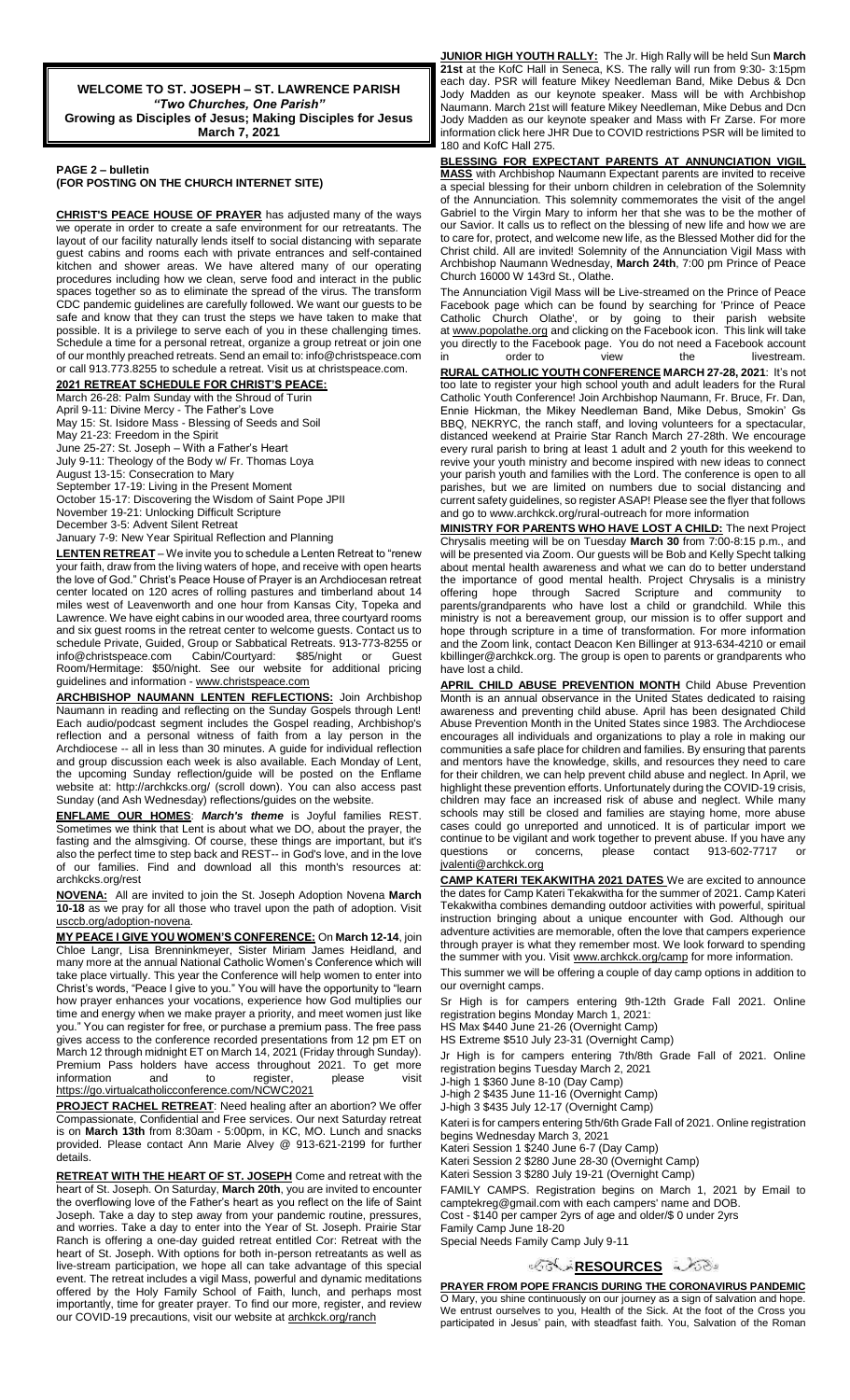People, know what we need. We are certain that you will provide, so that, as you did at Cana of Galilee, joy and feasting might return after this moment of trial. Help us, Mother of Divine Love, to conform ourselves to the Father's will and to do what Jesus tells us. He who took our sufferings upon Himself, and bore our sorrows to bring us, through the Cross, to the joy of the Resurrection. Amen. We seek refuge under your protection, O Holy Mother of God. Do not despise our pleas – we who are put to the test – and deliver us from every danger, O glorious and blessed Virgin.

**ONLINE MASSES:** For those who may not be able to attend our parish masses, here are some of the masses that are available to watch on line or on television:

- For regular TV Channel 38 airs Sunday morning Mass at 7:00am each week.
- For Dish and DirecTV EWTN airs Sunday Mass a few times throughout the day.
- For livestream here are some you may wish to look up:
	- o Church of the Ascension, Overland Park Sunday Masses at 8:15am, 10:00am, 11:45am & 5:00pm - <https://kcascension.org/> o Queen of the Holy Rosary, Wea - Sunday Mass at 8:30am
	- <https://qhrwea.church/watch-daily-mass>
	- o St. Michael the Archangel, Leawood Sunday Mass at 9:00am - <https://stmichaelcp.org/ecatholic-live>

Here you can find links to Holy Masses online from different parishes all around the world. There is a link to see the calendar with the Catholic Holy Masses live online. Click on the chosen hour when you want to see the Holy Mass online[. https://mass-online.org/daily-holy-mass-live-online](https://mass-online.org/daily-holy-mass-live-online)

#### **PLANNED GIVING BRIEF: CARES ACT – TAX BENEFITS FOR CHARITABLE GIVING EXTENDED THROUGH 2021**

1. **Increase in tax deduction for cash gifts:** For donors that itemize their tax return, before the new legislation, the annual income limit was capped at 60% for cash gifts. The new legislation allows for charitable donations up to 100% of a donor's annual income.

2. **New deduction:** If you do not itemize when filing your tax return, to reduce your tax liability, you will be allowed to take a special tax deduction of up to \$300 for charitable donations. For more information visit the Archdiocesan website, *CatholicPlannedGiving.com.*

\_\_\_\_\_\_\_\_\_\_\_\_\_\_\_\_\_\_\_\_\_\_\_\_\_\_\_\_\_\_\_\_\_\_\_\_\_\_\_\_\_\_\_\_\_\_\_\_\_\_\_\_\_\_\_ Bulletin Items: Contact Kim Sachse, 913-775-0690 Or Email Sjslparish@Gmail.Com. Mass intentions may be scheduled with Kim as well. MUST SUBMIT BY 9 pm TUES FOR INCLUSION.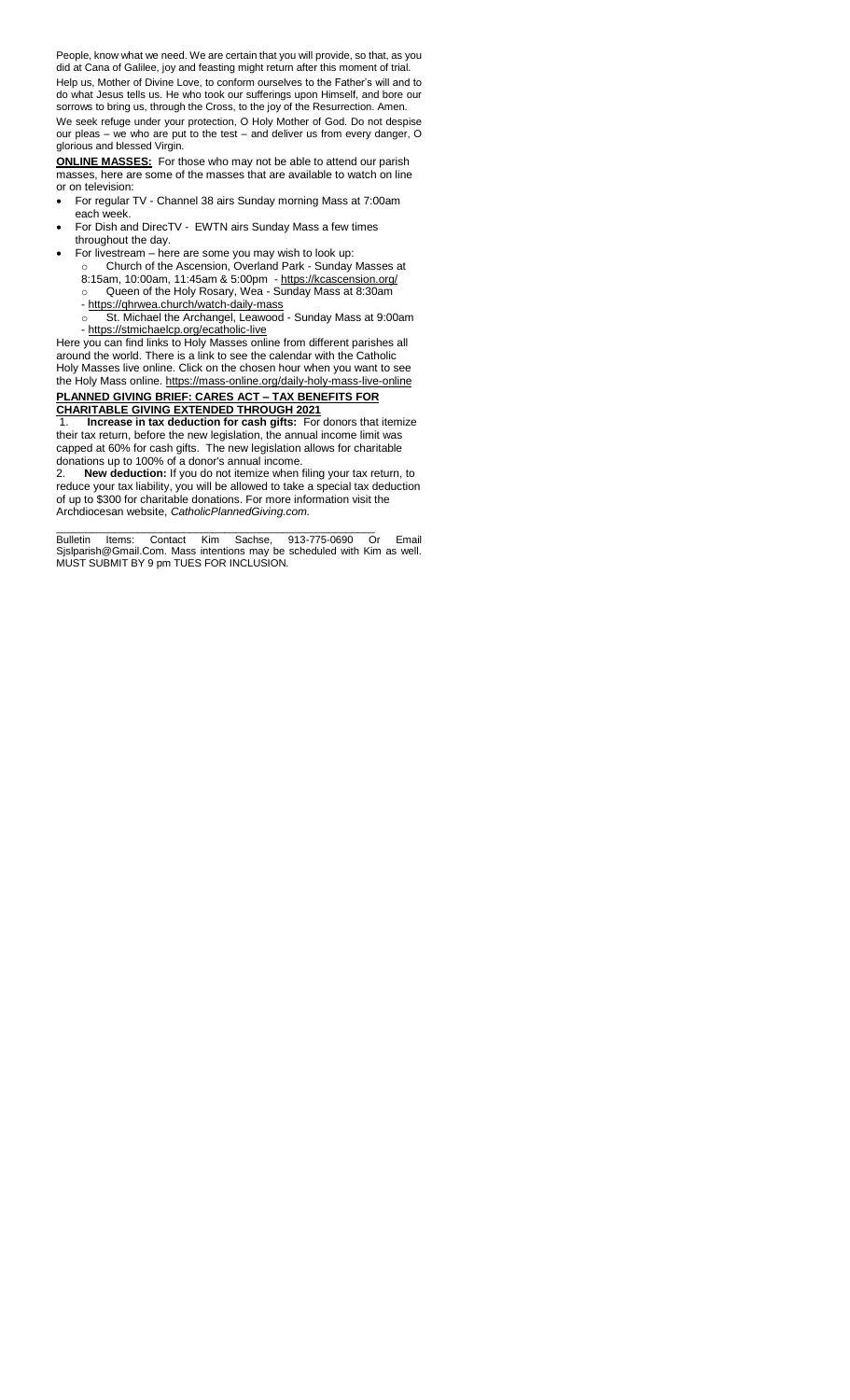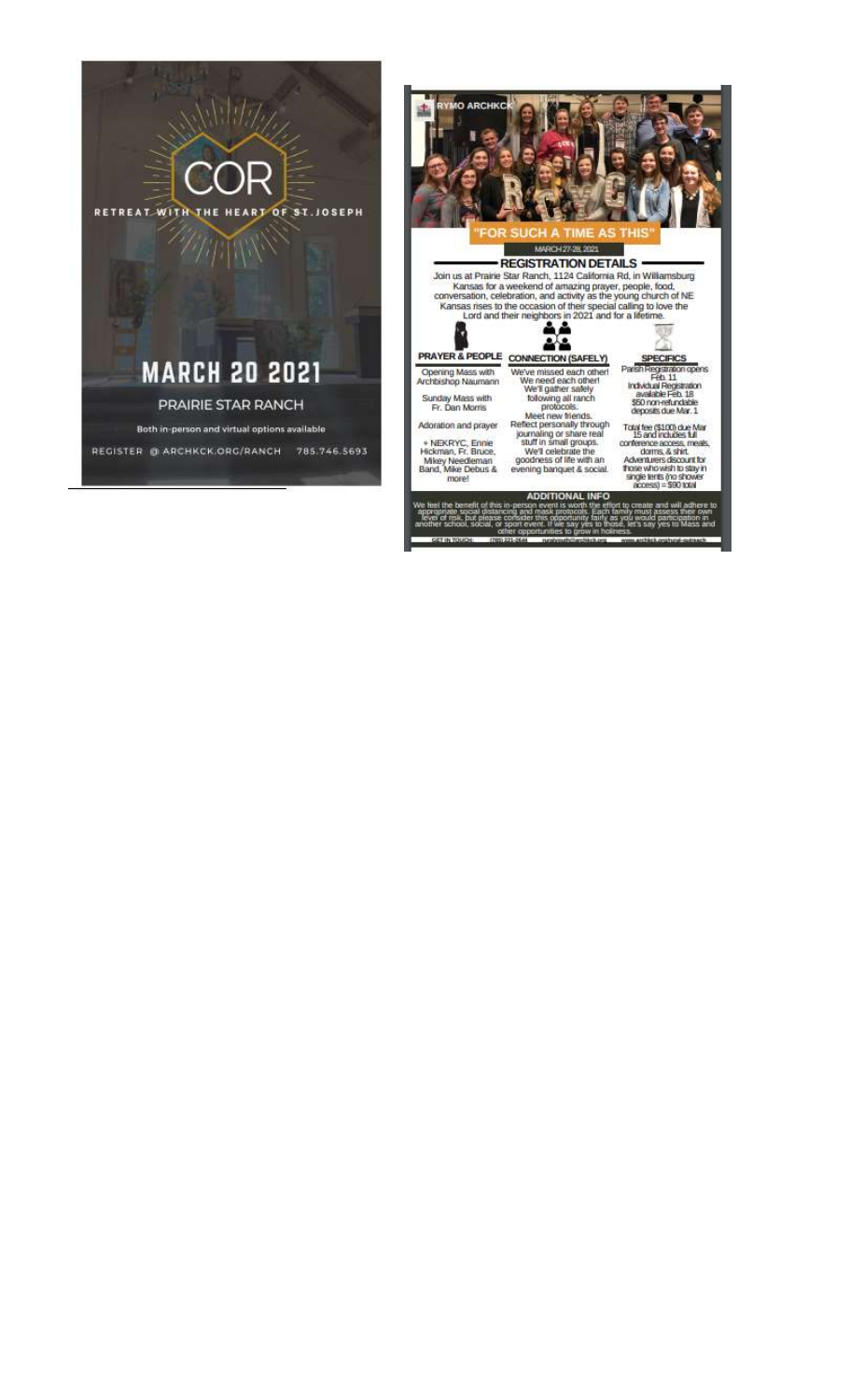# Catholic Engaged Encounter Inc.

AV. A MARRIAGE IS A LIFETIME

#### **What is Catholic Engaged Encounter (CEE)?**

CEE is a weekend designed for couples who are preparing for a Sacramental Marriage in the Catholic Church. While it is spent with other engaged couples, the focus is on private time for the couples to build on a closer relationship. The weekend gives the couple time to discuss their future lives together. This includes their strengths, weaknesses, desires, ambitions, goals, as well as their attitudes about money, children, family, intimacy and their role in the church and society.

#### CEE is a Diocesan approved program.

However, you should consult with the priest supervising your marriage preparation to determine the exact requirements in your parish and diocese.

#### What happens on the weekend?

Through a series of presentations by two married couples and a priest, the engaged couple is encouraged to privately discuss all aspects of their forthcoming married life. Their discussion is always from the viewpoint of their own relationship. The couple's personal reflection and dialogue time becomes the focus of the weekend.

#### When is the weekend held?

Our 2021 Engaged Encounter Schedule is as follows:

February 13th-14th March 20th-21st April 24th-25th June 5<sup>th</sup>-6<sup>th</sup> July 17th-18th September 11th-12th October 16th-17th

We encourage you to make your reservations at least four months prior to your wedding date, as many weekends are filled quickly. The weekend begins Saturday morning and concludes Sunday afternoon, following mass. The couple must stay the entire time to derive the full benefit of the weekend and to receive a certificate of completion.

#### Where is the weekend held?

Due to the COVID-19 pandemic, 2021 weekends will be held virtually through Zoom.

#### What is the cost?

The cost is \$85 per couple and it includes all supplies needed for the weekend.

#### How do you register for the weekend?

Registration can be completed through our website: https://kansascity.engagedencounter.com

#### **Comments from Couples who have experienced CEE**

"It was an unforgettable experience for both of us. We heard about marriage in a positive way."

"We became more certain of our decision to marry. We were able to concentrate on our relationship without everyday distractions."

"We've grown to love each other more, yet when we arrived on Friday night we hadn't thought that would be possible."

"We gained a better understanding and appreciation of the church's views on the sacrament of marriage." "We drew closer as we realized how important God was in our marriage."

"It brought out feelings we didn't know we had, and we benefited from hearing the team couples talk openly about their experiences."

#### **Contact Information**

**Reservation Couple:** Tom & Chris Carroll (816) 966-0947 kansascityregistration@engagedencounter.com

Local Coordinators: Jake & Jessica Dallas (816) 804-1022 Kansascity@engagedencounter.com

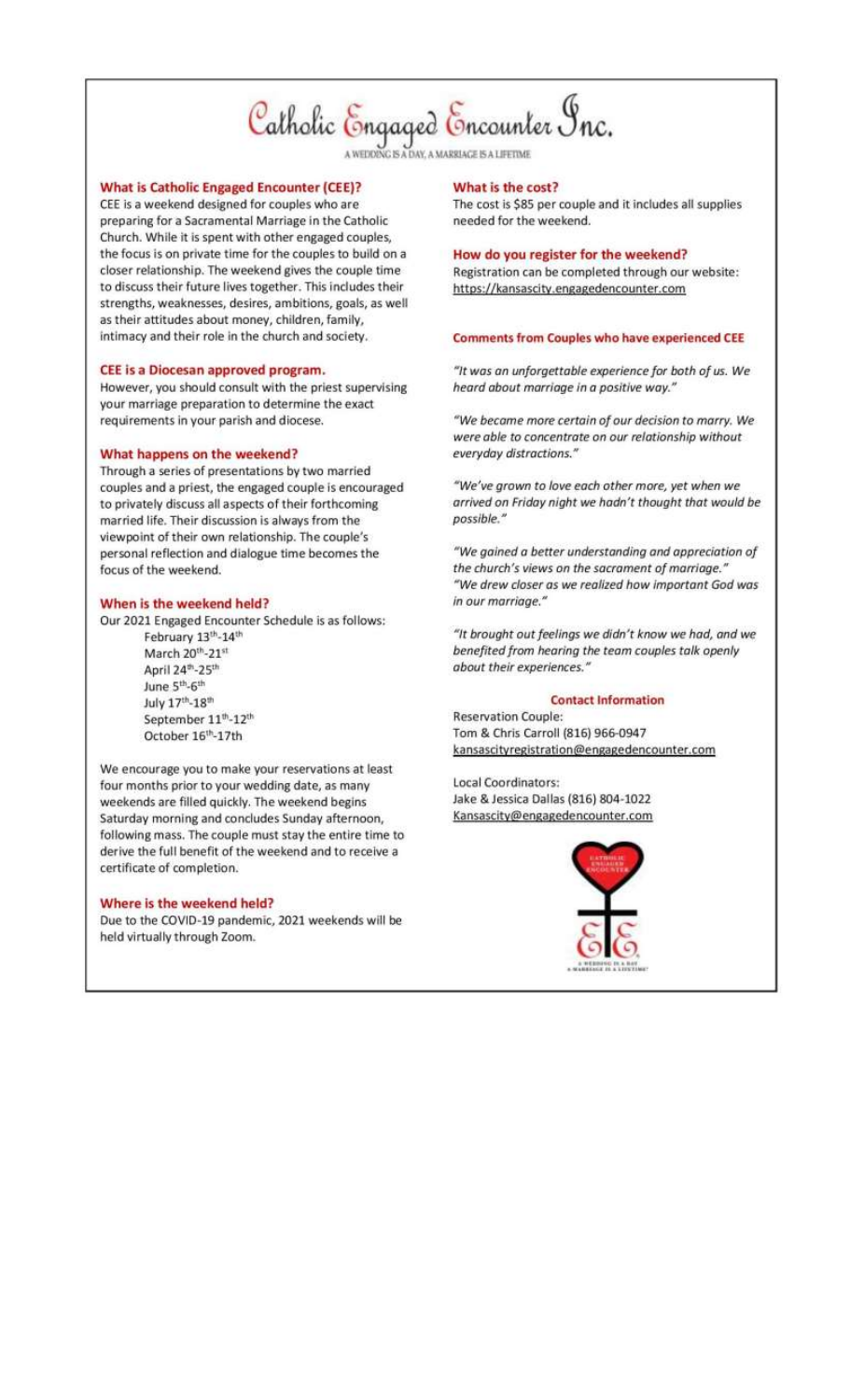

Xavier Catholic School's Ignite the Green and White 2021 is going virtual! We are bringing our biggest night of the year to you.

# March 27, 2021 - 6:30 PM

Honoring - Shannon Holcomb, Cristy Quinn, Cindi Thiele, and Janet Meyer

# The Difference is You!

All proceeds gifted to Ignite the Green and White's Sponsor a Child provide financial aid for students to attend Xavier Catholic School.



# "Ignite at Home" Meal Options

Ignite the Green and White's "Ignite at Home" meal package features a meal catered by The Suburban. Meal packages include herb-roasted chicken piccata, pan-seared Atlantic salmon, with forked Yukon gold potatoes, bacon braised green beans, and blueberry cobbler with Chantilly cream and candied pecans. All meals will be served family-style and available to pick up the day of the event. Orders close March 15th.

# Raider Raffles

Stuff the Purse Raffle - Win a Coach Hallie shoulder bag in black leather stuffed with up to \$500 in prizes. Tickets are \$20 each.

50/50 Raffle - One lucky winner will receive half the proceeds from this raffle, while the other half will go towards the Sponsor a Child Fund. Tickets are 1 for \$10 or 6 for \$50.

### **Silent Auction**

Register for the silent auction opening on March 19th. Items include a trip to Branson, Kenny Chesney concert tickets, a Blackstone Grill with a side of beef, and more!



Xavier Catholic School 541 Muncie Road Leavenworth, KS 66048  $-913 - 682 - 3135$ 

Please scan the QR Code using your smartphone camera for more information or to sponsor a child, purchase meals/raffle tickets, or to register for the silent auction.

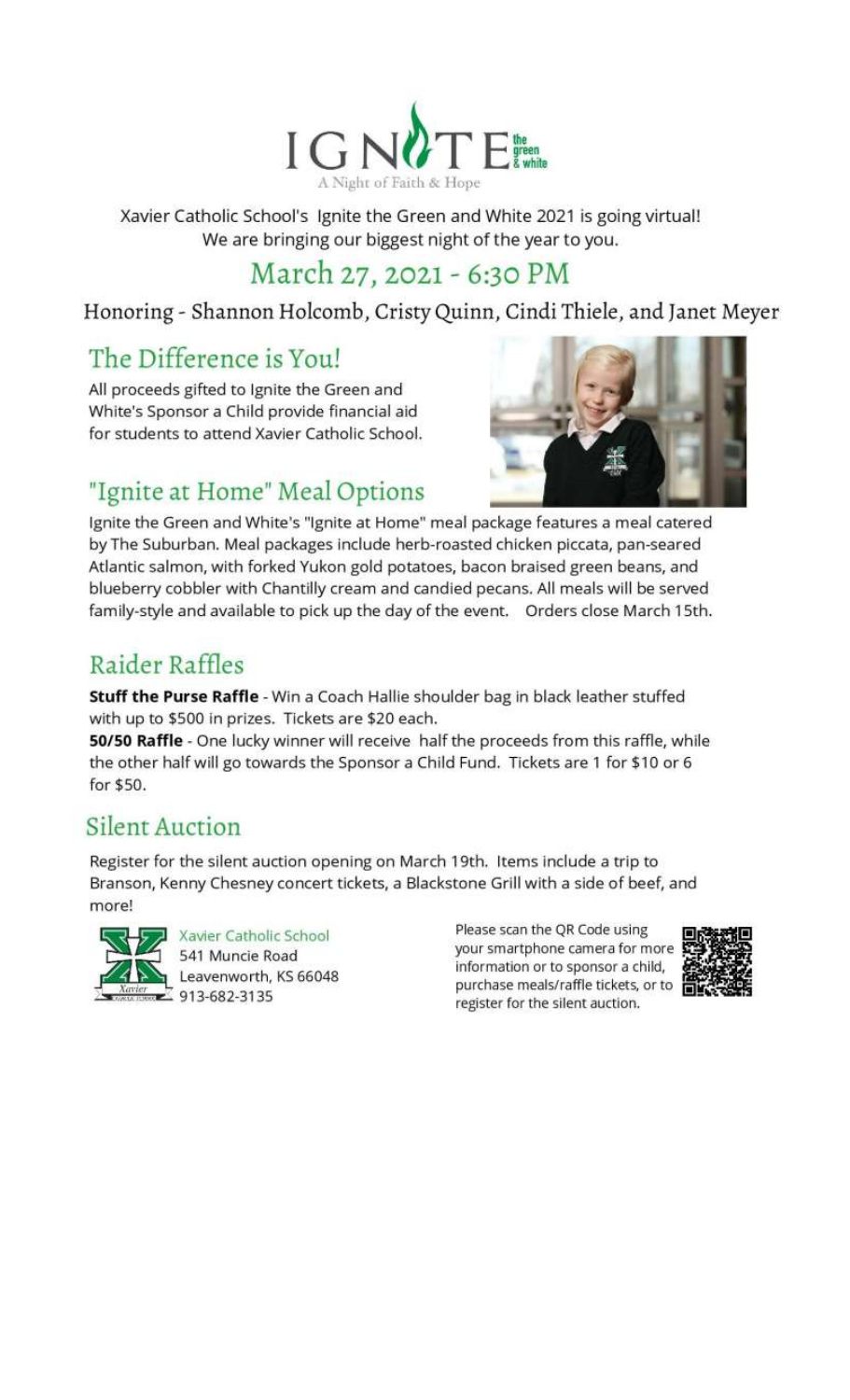### Third Sunday of Lent, (3/7/2021)

Texts:

First Reading. Exodus 20:1-17. Second Reading. 1Cor.1:18, 22-25. Third Reading. John 2:13-25. Theme: Cleanse your life for Christ.

Congregation: St. Joseph of the valley-St. Lawrence Parish, Easton/Kansas.

Today in our gospel reading, we have the story of Jesus cleansing the temple in Jerusalem. It was said of Jesus, "Zeal for your house will consume me". Jesus had a tremendous zeal for his father's house, which was the temple in Jerusalem. Monet changers and those whose sold animals had made the temple a den of thieves.

Where did Jesus get such zeal for his Father's house? What drove Jesus to drive out the money changers and those who sold animals? In St. John's Gospel Chapter 14:10 Jesus says, "Do you not believe that I am in the Father and the Father is in me? Jesus, the Father and the Holy Spirit have a unique relationship in that they are one God. Jesus is the God-man and is one with the Father. Therefore, since he has his father's desires in his human nature, Jesus finds that the activity going on in the temple is unacceptable and he does something about it. Jesus said to the people at the Temple in Jerusalem, my house shall be a house of prayer but you're making it a den of thieves".

The people asked, "What sign can you show us for driving out the animals and overturning the money changers tables?" Jesus replied to the people, "Destroy this temple and in three days I will raise it up". The temple in Jerusalem had been under construction for 46 years. You will notice that Jesus did not say, "In three days I will rebuild this temple." Rather he said, "Destroy this temple and in three days I will RAISE it up, not rebuild it." He was talking about raising up his body, the temple of his body, after three days in the earth. After the resurrection, his disciples put two and two together and then understood that Jesus had been talking about his resurrection from the dead. He was speaking about the temple of His body when he said, "Destroy this temple and in three days I will raise it up".

What does all this have o do with me and you? In ICor. 6:19 it says, Do you not know that your body is a temple of the Holy Spirit within you, which you have from God, and that you're not longer your own? We 've been purchased at a price. Therefore, glorify God in your body."

My dear Friends, just as Jesus had zeal for his Father's house, the temple in Jerusalem, we too are to have zeal for God's temple THIS ONE, ourselves. We were made the temple of God when we were baptized. God the Holy Spirit dwells in us.